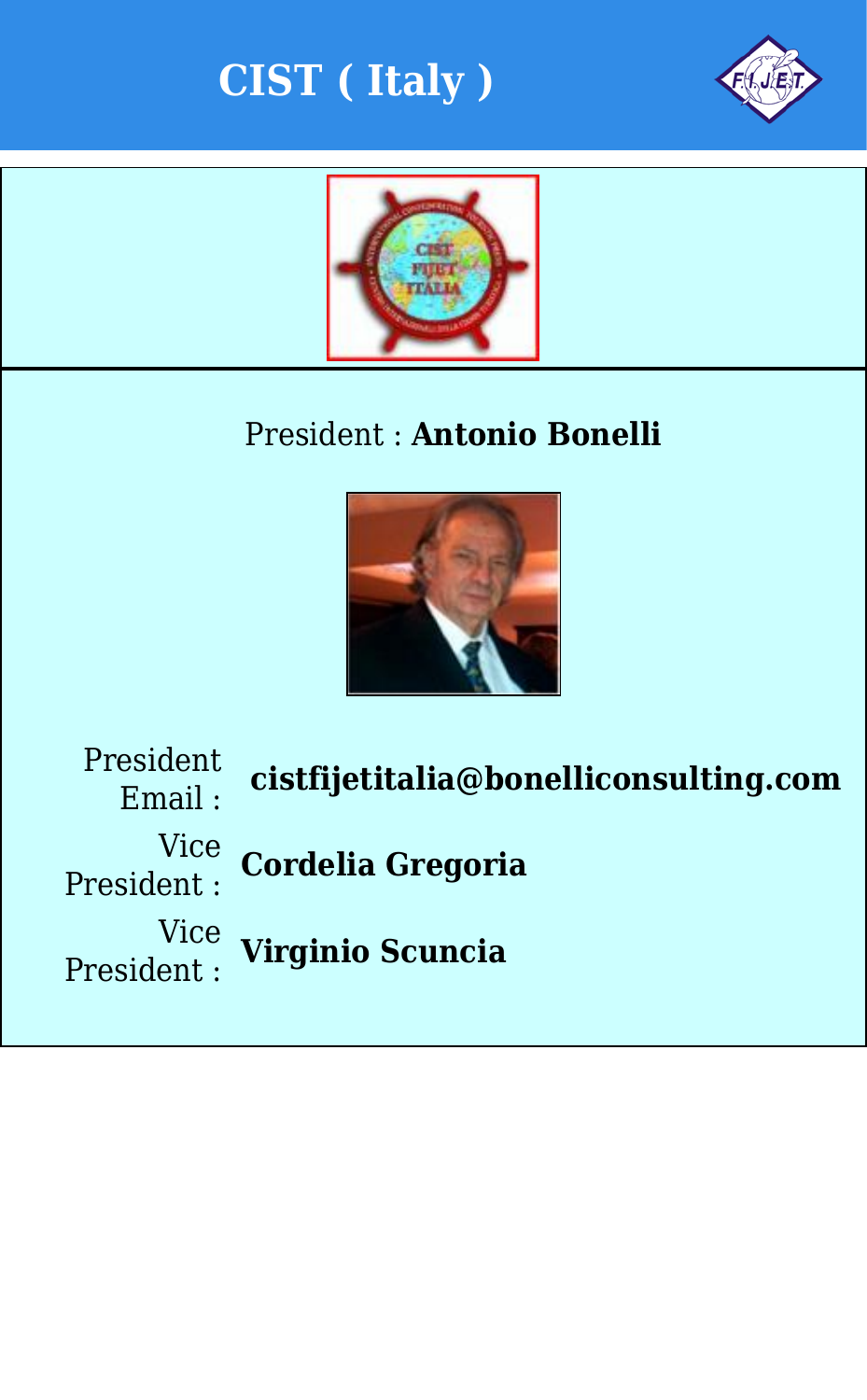

| $\overline{1}$ | Name:<br>Press Card<br>Number:<br>Category:<br>Email: | <b>Casardi Francesco</b>  |
|----------------|-------------------------------------------------------|---------------------------|
| $\overline{2}$ | Name:<br>Press Card<br>Number:<br>Category:<br>Email: | <b>Schor Michèle</b>      |
| 3              | Name:<br>Press Card<br>Number:<br>Category:<br>Email: | <b>Ambrosetti Stefano</b> |
| $\overline{4}$ | Name:<br>Press Card<br>Number:<br>Category:<br>Email: | <b>Angemi Gaetano</b>     |
| 5              | Name:<br>Press Card<br>Number:<br>Category:<br>Email: | <b>Arancio Margherita</b> |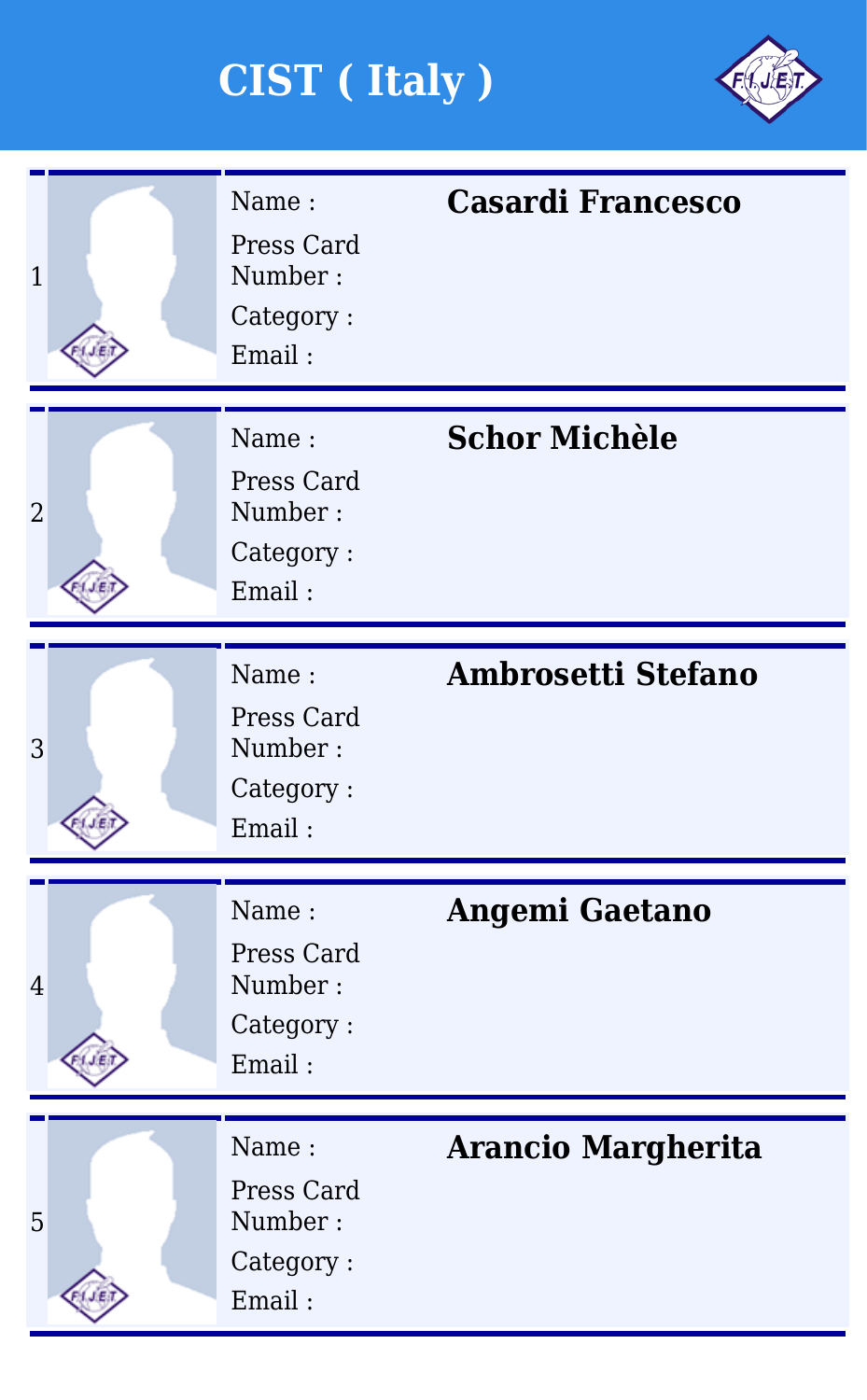

| 6  |  | Name:<br>Press Card<br>Number:<br>Category:<br>Email: | <b>ARANCIO</b><br><b>MARIANGELA</b> |  |  |  |
|----|--|-------------------------------------------------------|-------------------------------------|--|--|--|
|    |  |                                                       |                                     |  |  |  |
| 7  |  | Name:<br>Press Card<br>Number:<br>Category:<br>Email: | <b>BELLA Antonino</b>               |  |  |  |
|    |  |                                                       |                                     |  |  |  |
| 8  |  | Name:<br>Press Card<br>Number:<br>Category:<br>Email: | <b>BLASKOVIC Giuliano</b>           |  |  |  |
|    |  |                                                       |                                     |  |  |  |
| 9  |  | Name:<br>Press Card<br>Number:<br>Category:<br>Email: | <b>Bonelli Antonio</b>              |  |  |  |
|    |  |                                                       |                                     |  |  |  |
| 10 |  | Name:<br>Press Card<br>Number:<br>Category:<br>Email: | <b>Bonura Rosa</b>                  |  |  |  |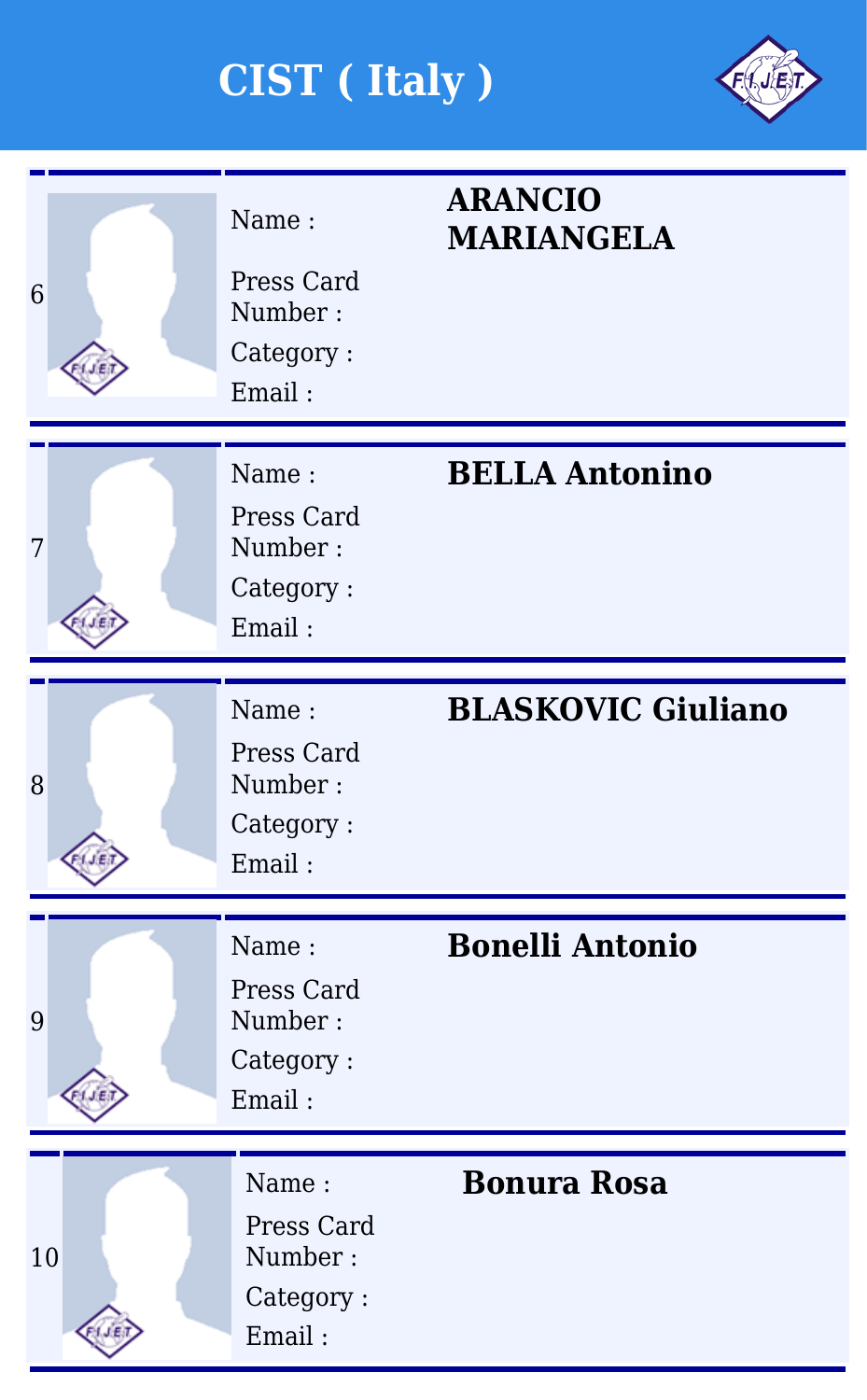

| 11 | Name:<br>Press Card<br>Number:<br>Category:<br>Email: | <b>CALVERI Santo</b>      |
|----|-------------------------------------------------------|---------------------------|
| 12 | Name:<br>Press Card<br>Number:<br>Category:<br>Email: | <b>CAPUTO Salvatore</b>   |
| 13 | Name:<br>Press Card<br>Number:<br>Category:<br>Email: | <b>Casardi Franco</b>     |
| 14 | Name:<br>Press Card<br>Number:<br>Category:<br>Email: | <b>Casardi Teresa</b>     |
| 15 | Name:<br>Press Card<br>Number:<br>Category:<br>Email: | <b>Cifalino Salvatore</b> |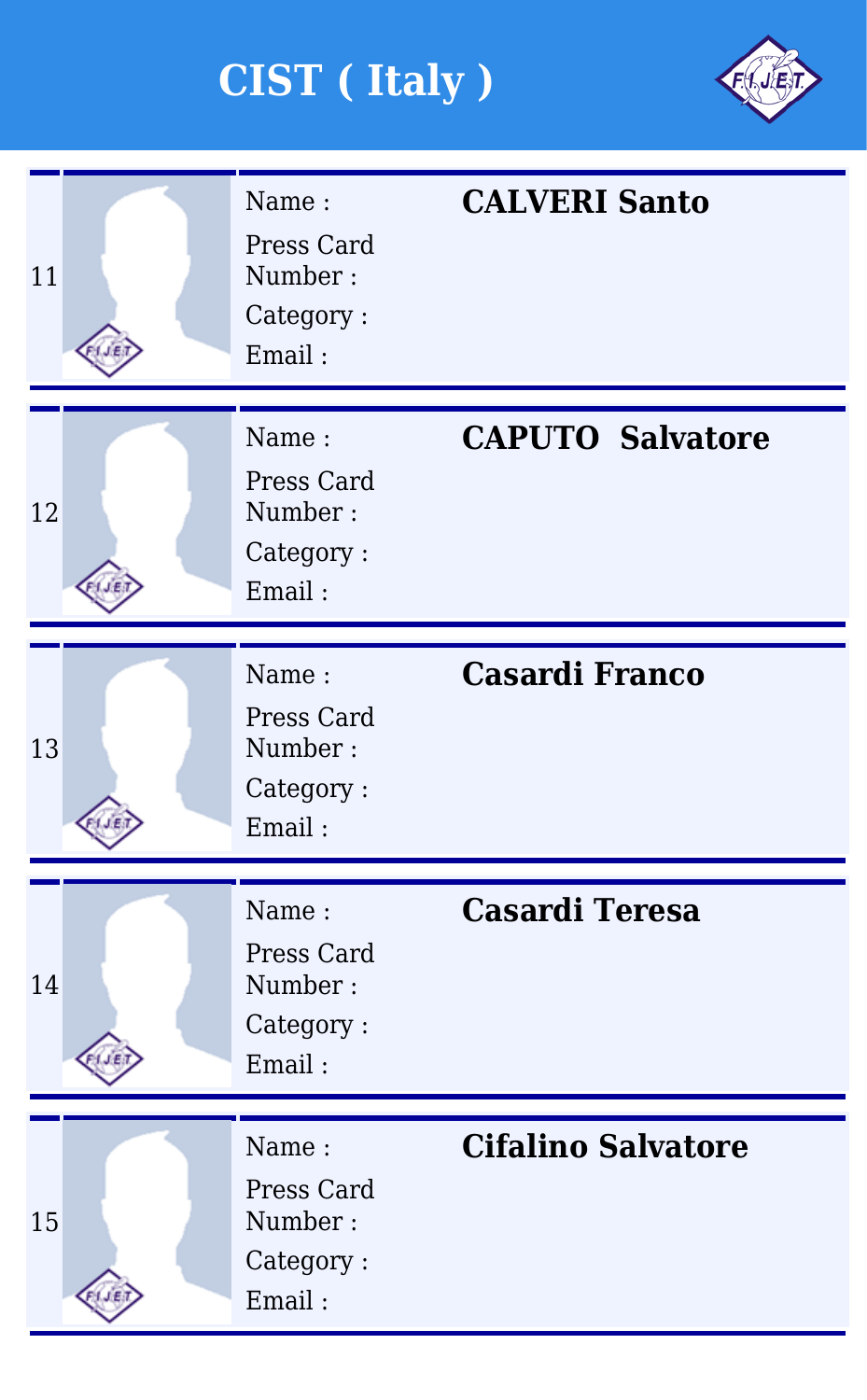

| 16 | Name:<br>Press Card<br>Number:<br>Category:<br>Email: | <b>D</b> Ambra Felice                 |
|----|-------------------------------------------------------|---------------------------------------|
| 17 | Name:<br>Press Card<br>Number:<br>Category:<br>Email: | <b>DI BARTOLOMEO</b><br><b>Franco</b> |
| 18 | Name:<br>Press Card<br>Number:<br>Category:<br>Email: | Digrandi Gepi                         |
| 19 | Name:<br>Press Card<br>Number:<br>Category:<br>Email: | <b>D'AMICO Fortunato</b>              |
| 20 | Name:<br>Press Card<br>Number:<br>Category:<br>Email: | <b>FICHERA Isabella</b>               |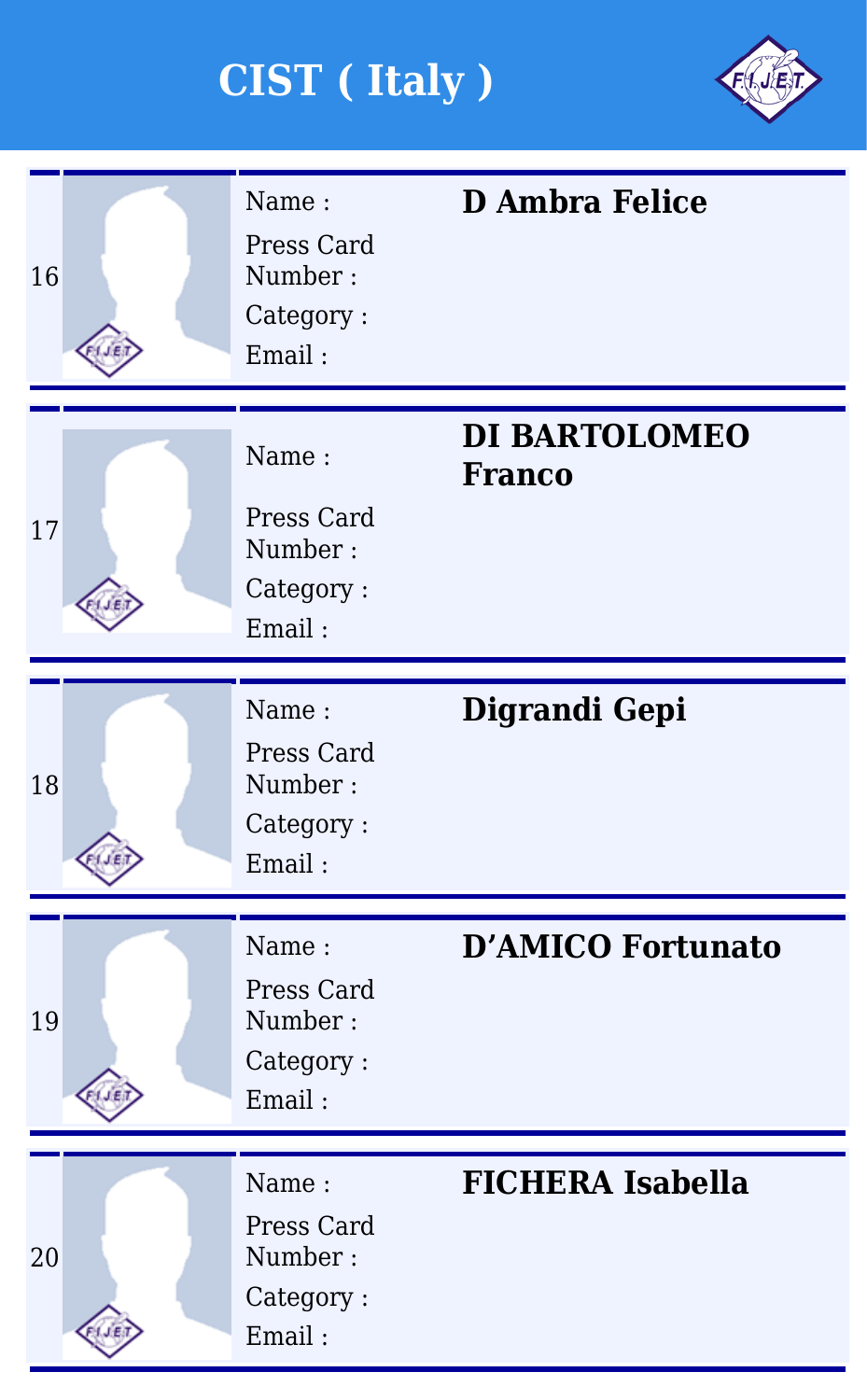

| 21 | Name:<br>Press Card<br>Number:<br>Category:<br>Email: | <b>FICHERA Saro</b>      |
|----|-------------------------------------------------------|--------------------------|
| 22 | Name:<br>Press Card<br>Number:<br>Category:<br>Email: | <b>FICHERA Tancredi</b>  |
| 23 | Name:<br>Press Card<br>Number:<br>Category:<br>Email: | <b>FORINA Cosimo</b>     |
| 24 | Name:<br>Press Card<br>Number:<br>Category:<br>Email: | <b>Gagliano Giuseppe</b> |
| 25 | Name:<br>Press Card<br>Number:<br>Category:<br>Email: | <b>GIUFFRIDA AURORA</b>  |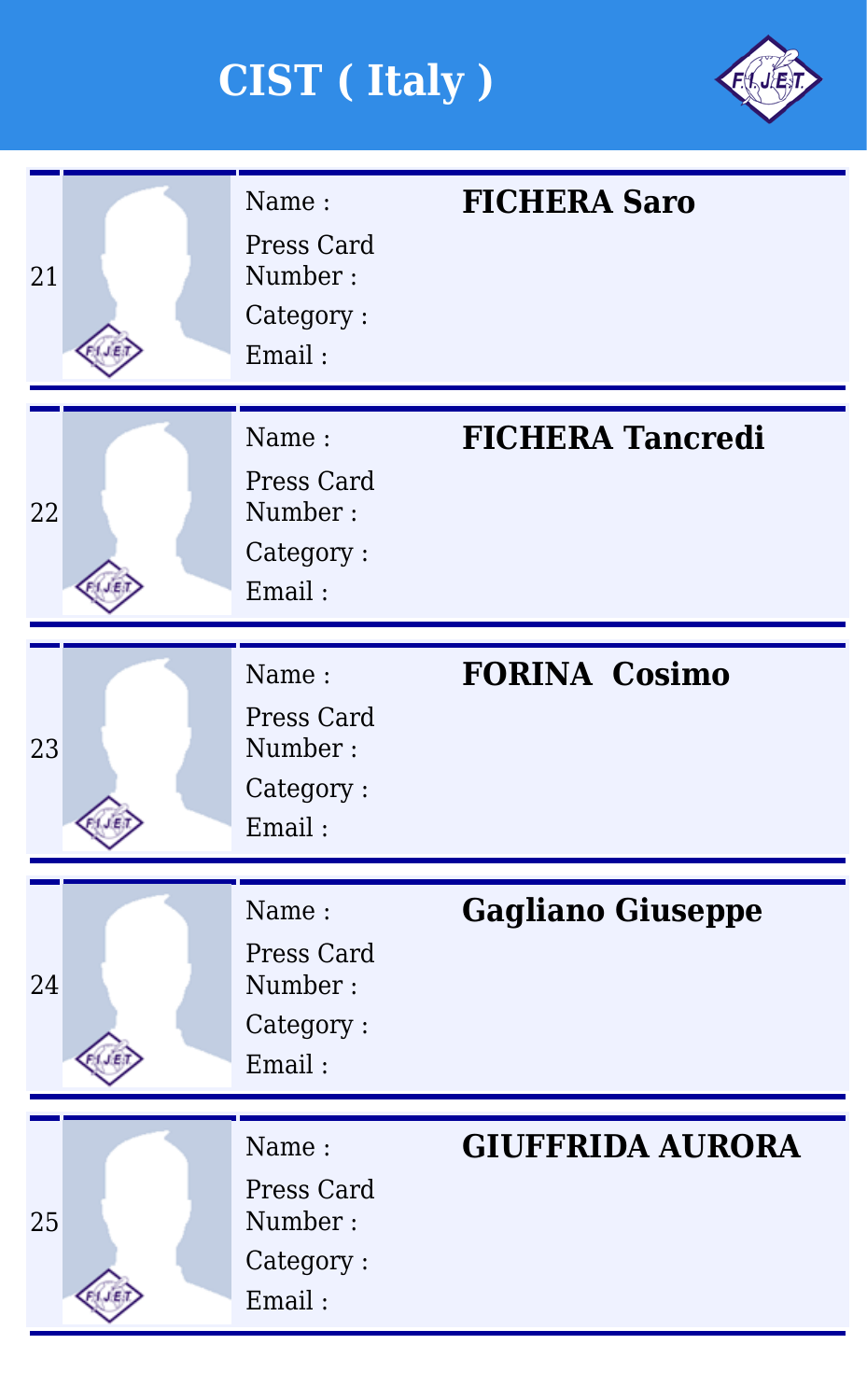

| 26 | Name:<br>Press Card<br>Number:<br>Category:<br>Email: | <b>KIST HANS</b>                     |
|----|-------------------------------------------------------|--------------------------------------|
| 27 | Name:<br>Press Card<br>Number:<br>Category:<br>Email: | <b>Leonardi Rosario</b>              |
| 28 | Name:<br>Press Card<br>Number:<br>Category:<br>Email: | <b>Leotta Maria</b>                  |
| 29 | Name:<br>Press Card<br>Number:<br>Category:<br>Email: | <b>MALANDRINO</b><br><b>GIUSEPPE</b> |
| 30 | Name:<br>Press Card<br>Number:<br>Category:<br>Email: | <b>Maniscalco Franco</b>             |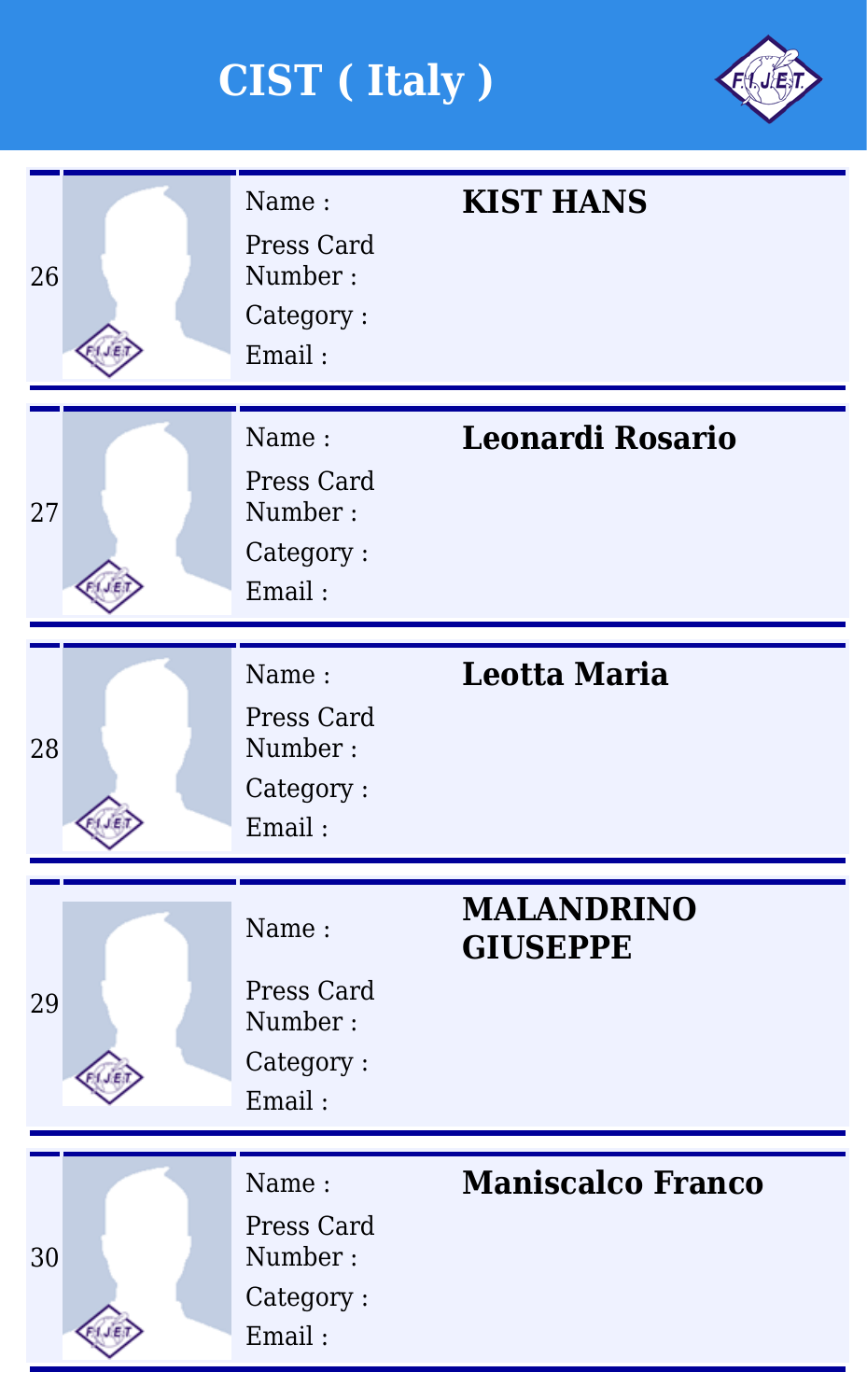

| 31 | Name:<br>Press Card<br>Number:<br>Category:<br>Email: | <b>Margheritino Rodolfo</b>              |
|----|-------------------------------------------------------|------------------------------------------|
| 32 | Name:<br>Press Card<br>Number:<br>Category:<br>Email: | <b>Maugeri Graziella</b>                 |
| 33 | Name:<br>Press Card<br>Number:<br>Category:<br>Email: | <b>Mouradian Helena</b><br><b>Joelle</b> |
| 34 | Name:<br>Press Card<br>Number:<br>Category:<br>Email: | <b>Nonnis Cecilia</b>                    |
| 35 | Name:<br>Press Card<br>Number:<br>Category:<br>Email: | <b>Palermo Umberto</b>                   |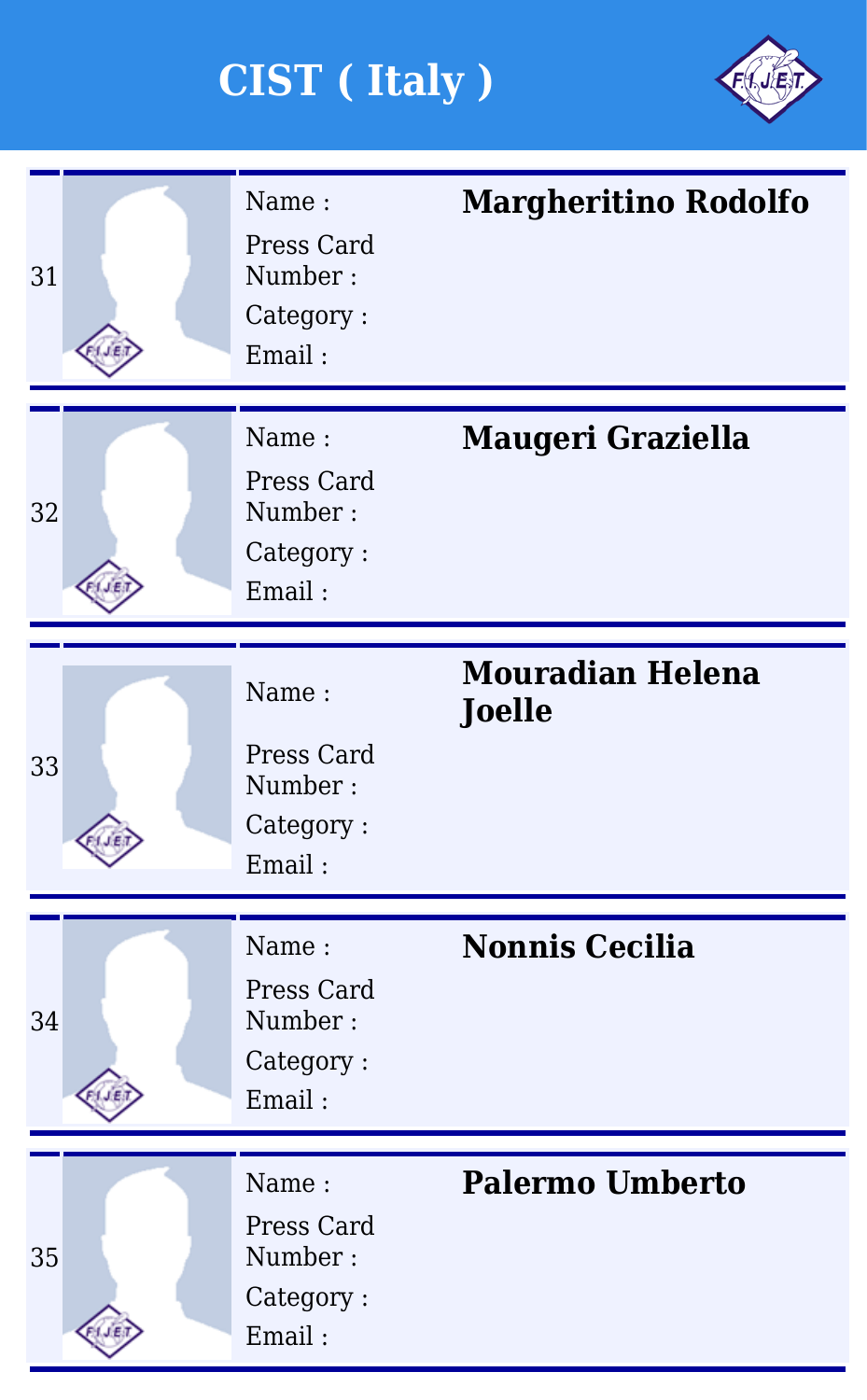

|    | Name:<br>Press Card                                   | <b>Picone Giuseppe</b>              |
|----|-------------------------------------------------------|-------------------------------------|
| 36 | Number:<br>Category:<br>Email:                        |                                     |
| 37 | Name:<br>Press Card<br>Number:<br>Category:<br>Email: | <b>RAMOSCELLI</b><br><b>ROLANDO</b> |
| 38 | Name:<br>Press Card<br>Number:<br>Category:<br>Email: | <b>RENOUD Christine</b>             |
| 39 | Name:<br>Press Card<br>Number:<br>Category:<br>Email: | <b>Ruju Francesca</b>               |
| 40 | Name:<br>Press Card<br>Number:<br>Category:<br>Email: | <b>Sala Francesco</b>               |